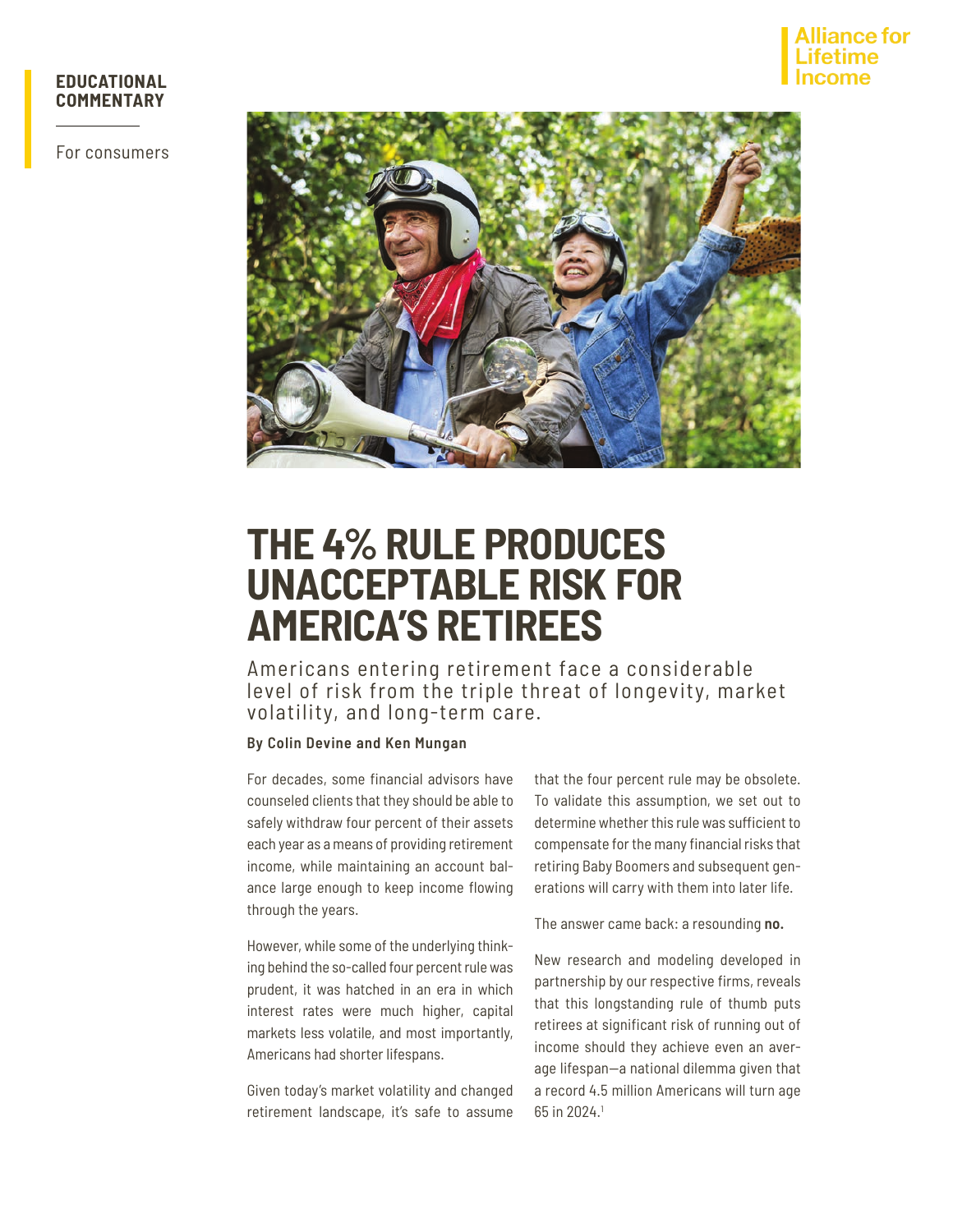For consumers

The analysis centered on the variables that most affect people's income in retirement: how long they are expected to live, how healthy they are going to be, equity market volatility and the rate of inflation. Here's what we found based on today's numbers:

**Longer life spans make for longer retirements.** The average life expectancy for a 65-year-old male is an additional 19 years and an additional 22 years for a female of the same age. Combined, there is:

- A 50% probability that one member of a male-female couple age 65 will survive 27 years or until around age 92
- A 25% chance of one person reaching age 97
- About a 5% chance of one of them living to age 100

In addition, a third of all 65-year-olds today will live past age 90, with about one in seven living beyond age 95. Making this even more

challenging is an average standard deviation of around 10 years for both male and female life expectancy. Given these figures, coupled with the tendency of most individuals to believe they can "beat the average", a reasonable retirement planning horizon might be in the 30-35-year range, or to age 95-100.

**One in two retirees can expect a remainderof-life health impairment.** There is a roughly 50% chance of a 65-year old adult having some level of physical or cognitive impairment over the remainder of their life.<sup>2</sup> The fact that many insurers no longer sell traditional morbidity-based, long-term care policies is evidence that older-age health needs are viewed as a largely uninsurable risk.

**Even modest inflation rates can significantly affect a retiree's purchasing power.** A 2% annual inflation rate necessitates doubling of an individual's retirement income over 35 years to maintain purchasing power. By comparison, a 3% inflation rate would shrink this to 23.5 years and require income

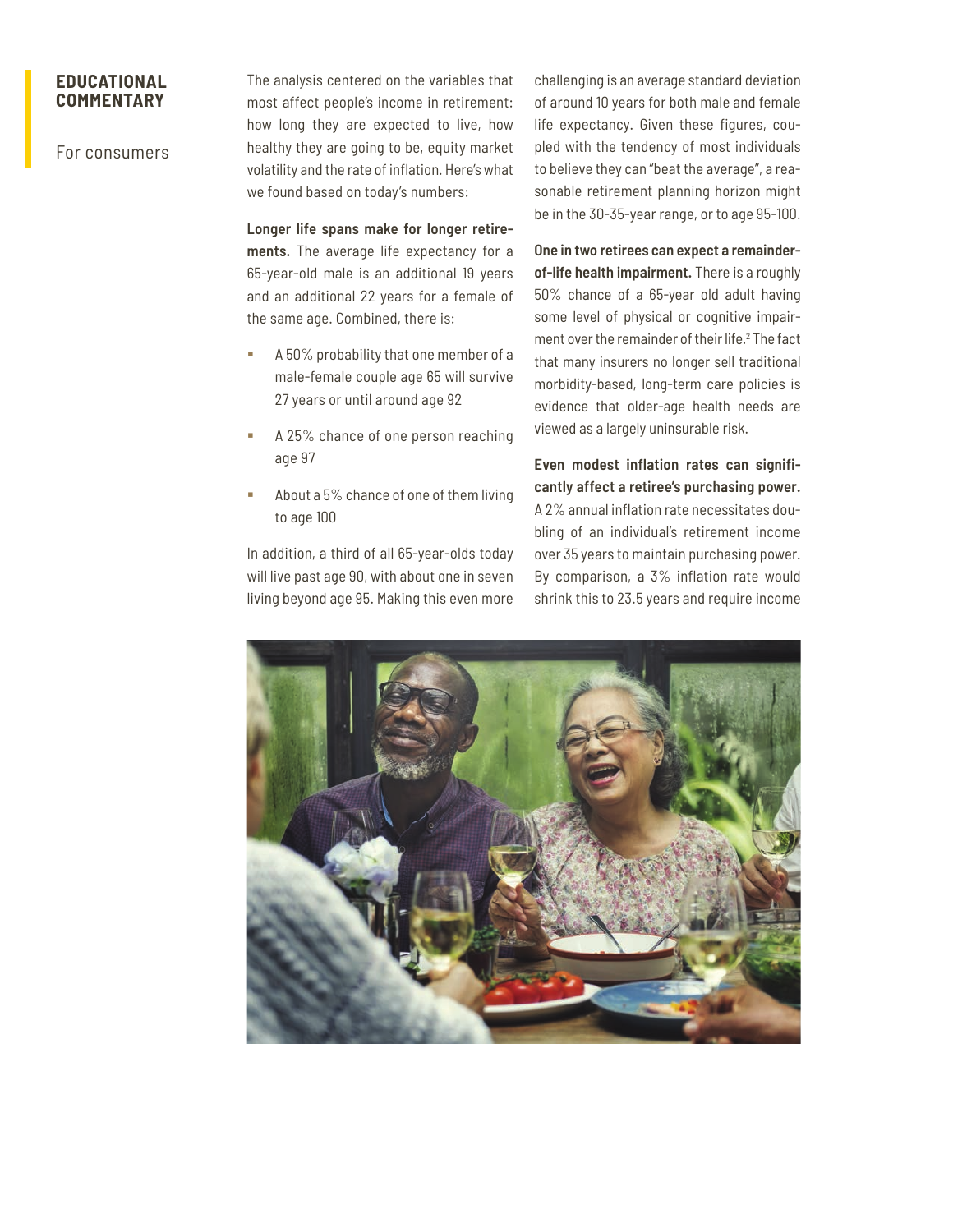For consumers

to nearly triple during a 35-year retirement – or by age 100 for a person that retired at age 65. Even a 1% rate would necessitate a 41% increase in retirement income over 35 years.

**Volatile equity markets can sap a retirement portfolio of its long-term ability to produce income.** While equity markets have generally risen, there have been multiple periods of volatility. A significant equity market correction – defined as a decline of 20% – within the first ten years of retirement increases the risk of running out of income during their remaining lifetime, something economists call sequence risk. The key question is whether that increased risk is acceptable for a typical American retiree.

The analysis determines that even for an individual utilizing both a conservative 60:40 equity to fixed income investment mix, along with a moderate 4% withdrawal rate indexed for inflation, there is a significant risk of running out of income should they endure an equity market correction during their first

decade in retirement while achieving even an average life expectancy.

Those that experience a 20% equity market decline sometime within the first 10 years of retirement— a plausible outcome given the crash coinciding with the financial crisis of 2008-2009, as well as the December 2018 and current COVID-19 selloffs—are particularly vulnerable to running out of income. Our analysis found that the risk of running out of income under this reasonable scenario was:

- 11.0% during the first 19 years (average life expectancy for a male aged 65);
- 20.0% over the first 22 years (average life expectancy for a female aged 65); and
- 34.6% within the first 27 years (combined average life expectancy for one member of a male/female couple both age 65).

What this means is that many Americans entering retirement face a considerable some would say unacceptable—level of